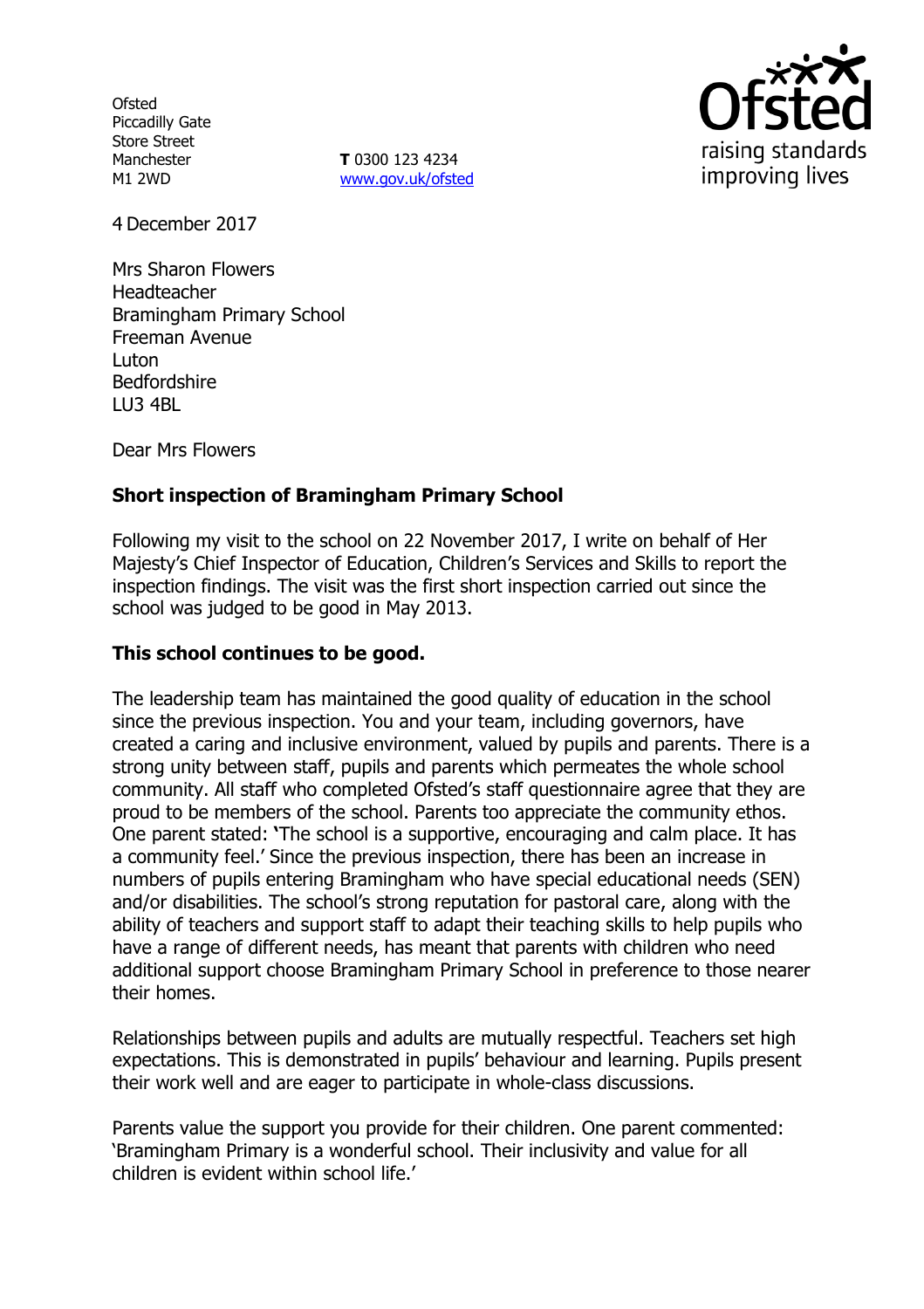

It is evident from lesson observations, pupils' workbooks, the school's tracking and assessment information that pupils at Bramingham make good progress from their very different starting points in reading, writing and mathematics. Leaders are aware that, because of the very different and often complex needs of pupils in the school, leaders and teachers need to focus precisely on pupils' individual needs to gain an accurate view of the progress individual pupils are making.

Teachers and leaders are extremely skilled at identifying pupils' needs when they enter the school. Although the early years provision has seen significant staff changes over the year, this has not detracted from the leaders' efforts to ensure that children make good and better progress from their starting points.

A focus on the teaching and learning of communication, language, listening and attention continue to be a priority for the school. Progress information demonstrates that children who enter the school struggling with communication and language skills make better than expected progress.

Your systems for assessing and tracking children's progress in the early years are accurate. Leaders' close analysis of children's historic progress information from Reception and Year 1 identified that the transition between the early years and key stage 1 needed strengthening. This has led to an increasing focus on support for children who leave Reception not fully secure in some of the areas of learning. As a result, children's achievement in 2017 has improved and the majority of children leave Reception achieving a good level of development.

### **Safeguarding is effective.**

All safeguarding arrangements are fit for purpose. You ensure that the necessary checks are made on all staff prior to their taking up their appointments.

You have created a strong culture of safeguarding throughout the school. This is demonstrated through the effective work carried out by your family workers. Comprehensive and detailed systems show that concerns are meticulously recorded and followed up in a timely fashion. Staff have established effective relationships with external agencies that ensure that pupils' very different needs are sufficiently met.

Your commitment to pupils' welfare is further demonstrated in the wide range of training your staff undertake to ensure that they can support vulnerable families in the best way they can. All staff who responded to Ofsted's questionnaire agree that pupils are safe at school and all parents who responded to the Ofsted's questionnaire, Parent View, agree that pupils are safe and happy at Bramingham.

Pupils who completed the Ofsted questionnaire said they feel safe at school and those whom I met during the inspection told me they feel safe in school. Pupils told me that they 'didn't know of bullying happening', and that they could talk to someone in the school if they were worried. Leaders have ensured that the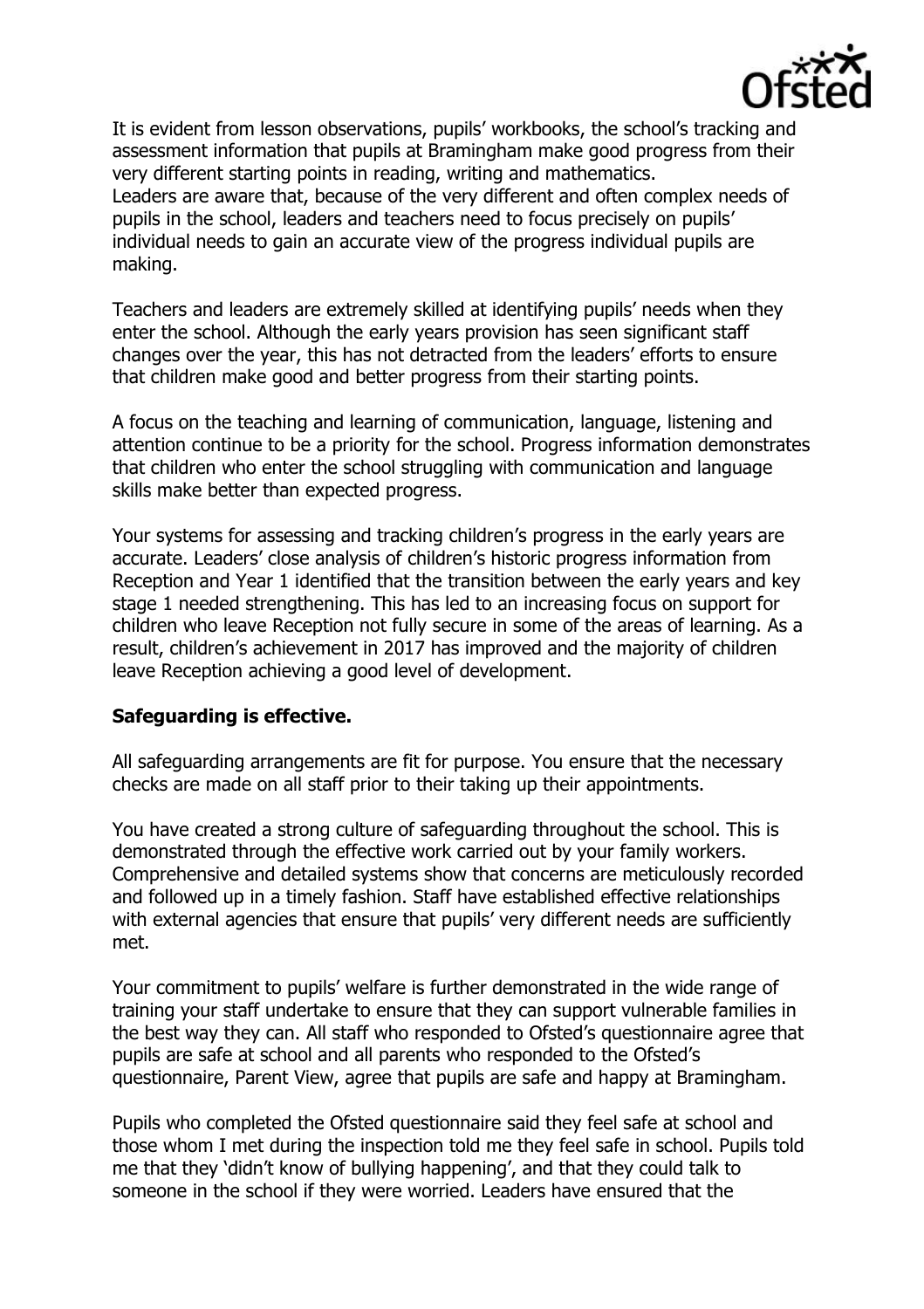

curriculum teaches pupils how to keep safe. For example, pupils can explain the dangers of the internet and how to stay safe online.

# **Inspection findings**

- In order to check whether the school remains good, my first line of enquiry looked at the actions you and your leaders are taking to improve the standards of writing across the school. This was because, although 2017 attainment improved in key stages 1 and 2, at key stage 1 it was below average. Progress information indicated that some pupils did not make the progress they should have in 2017. In addition, historical information highlighted writing as a concern for the last two years.
- You and your leaders have been continually reviewing the teaching and learning of writing to adapt it to the changing needs of pupils. You have recently adopted your chosen approach where pupils use and build on prior learning that develops pupils' communication and language skills. For example, in a Year 5 class, pupils were studying the Victorian era. They were able to use this to help them confidently write from the perspective of a Victorian child. As a result, pupils demonstrate good progress in writing in their high-quality and purposeful writing.
- In key stage 1, pupils were reciting the events of a story using actions and pictures. All pupils were able to talk about the events in the right order using new words they had recently learned. This ensured that pupils had experiences and knowledge to help them write the sequence of events.
- $\blacksquare$  In the Year 3 classes, pupils were using their school visit to a Stone Age site to inspire them to write. Both classrooms were set up as a roundhouse with a mock fire in the centre of the room and mock animal skins surrounding it. A photo of a roundhouse, from the trip, was projected onto the wall. Pupils were stimulated and, consequently, were inspired to write using their experiences.
- There is clearly a consistent approach to the teaching and learning of writing across all year groups as seen in lesson activities and in pupils' work. Teachers are enthused by this new approach because of the positive impact it is having on pupils' writing regardless of their different starting points. Pupils in all year groups take pride in their work and the younger pupils spend time carefully forming their letters and joining their handwriting accurately. Consequently, the quality of teaching and learning of writing is improving.
- $\blacksquare$  It became very clear that teachers are effective at teaching grammar and punctuation, as evidenced in 2017 results where pupils achieved in line with national expectations at the end of key stage 2.
- Although I was able to see evidence of writing in some topic work, there was less evidence of pupils having enough opportunities to apply their writing skills regularly. You agreed that pupils need to be given more opportunities to write at length more regularly so that they can practise their skills. You and leaders are currently reviewing the curriculum and identifying further opportunities to ensure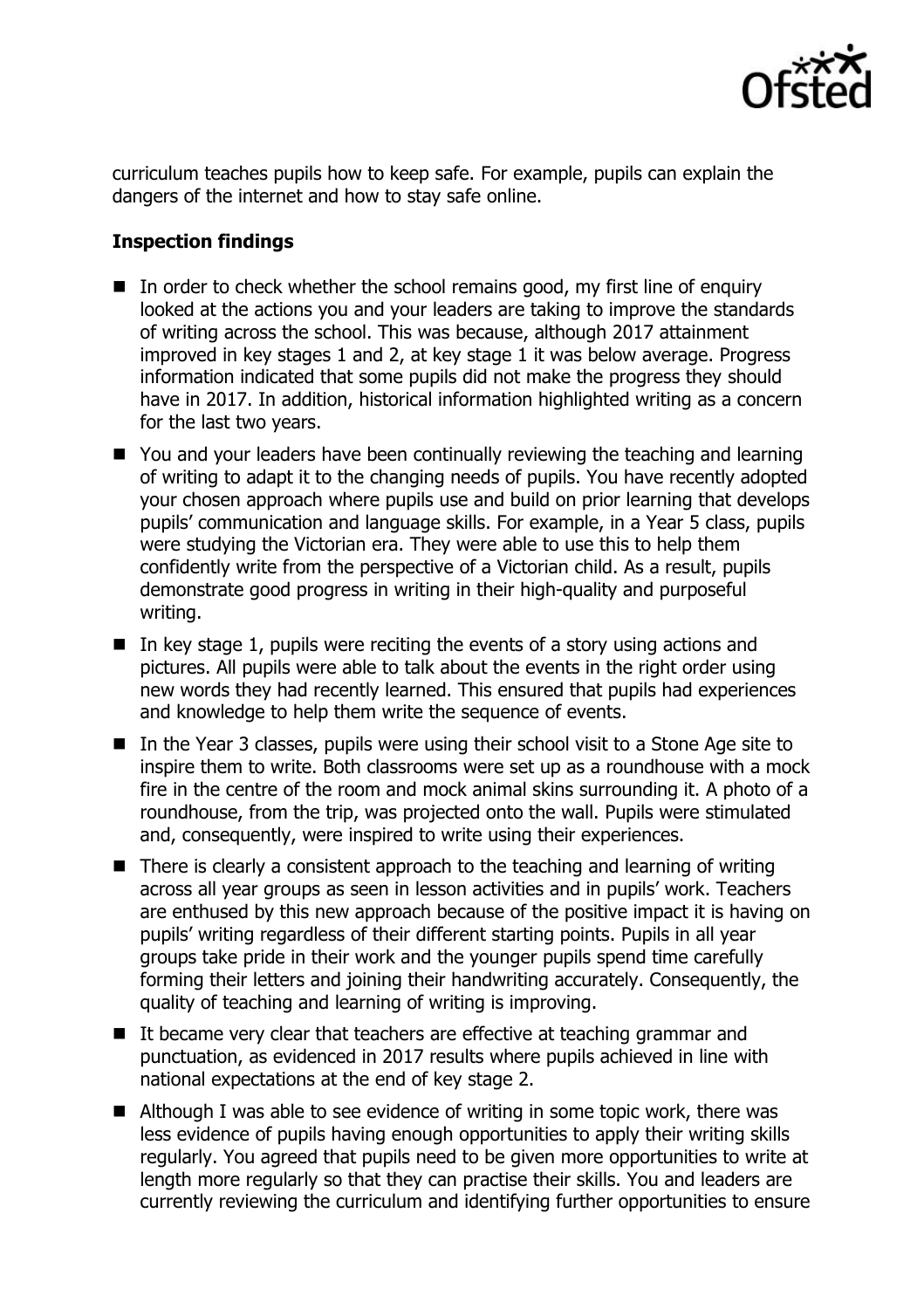

that pupils are given more opportunities to write at length and across a range of subjects.

- My second line of enquiry was concerned with how leaders track pupils' progress in phonics across the early years and key stage 1. The reason for this was that in 2017 fewer than 80% of pupils met the standard in the phonics screening check. Leaders were able to show me a very detailed tracking system which identified children's gaps in phonics knowledge from when they enter Reception.
- Your chosen approach for teaching phonics in different groups to meet their varying needs is ensuring that small-group teaching supports pupils to catch up, particularly when their starting points are lower than expected. As a result, pupils in key stage 1 make good and better progress in phonics from their different starting points.
- **Pupils apply their phonics skills well in their reading. Consequently, the progress** pupils make in reading is strong with pupils in key stages 1 and 2 achieving in line with national expectations at the higher standards.
- My final line of enquiry looked at how leaders support different groups of pupils to make the progress of which they are capable. You and your leaders were able to provide evidence that demonstrated that leaders are meticulous in their monitoring and assessment of progress for all pupil groups. You were able to provide and show valid explanations for some pupils who did not make the expected progress. This was often because of complex needs or circumstances, which in some cases prevented pupils from attending school regularly. However, for all vulnerable pupils it was very clear that the school provided the best support to pupils and families.
- **Inspection evidence confirms that those pupils who are disadvantaged and those** who have SEN and/or disabilities make good and better progress from their starting points. This is because teaching staff know these pupils very well and can plan precisely their next steps in learning. However, you and leaders acknowledge that teachers need to provide even more challenge to other pupils, including the most able, to ensure that all pupils make the progress of which they are capable, particularly in writing and mathematics.

# **Next steps for the school**

Leaders and governors should ensure that:

- $\blacksquare$  teachers provide pupils with opportunities to write at length more regularly
- teachers give pupils opportunities to apply their writing skills in a range of subjects
- $\blacksquare$  teachers plan activities which enable more pupils to attain at the higher standards in reading, writing and mathematics.